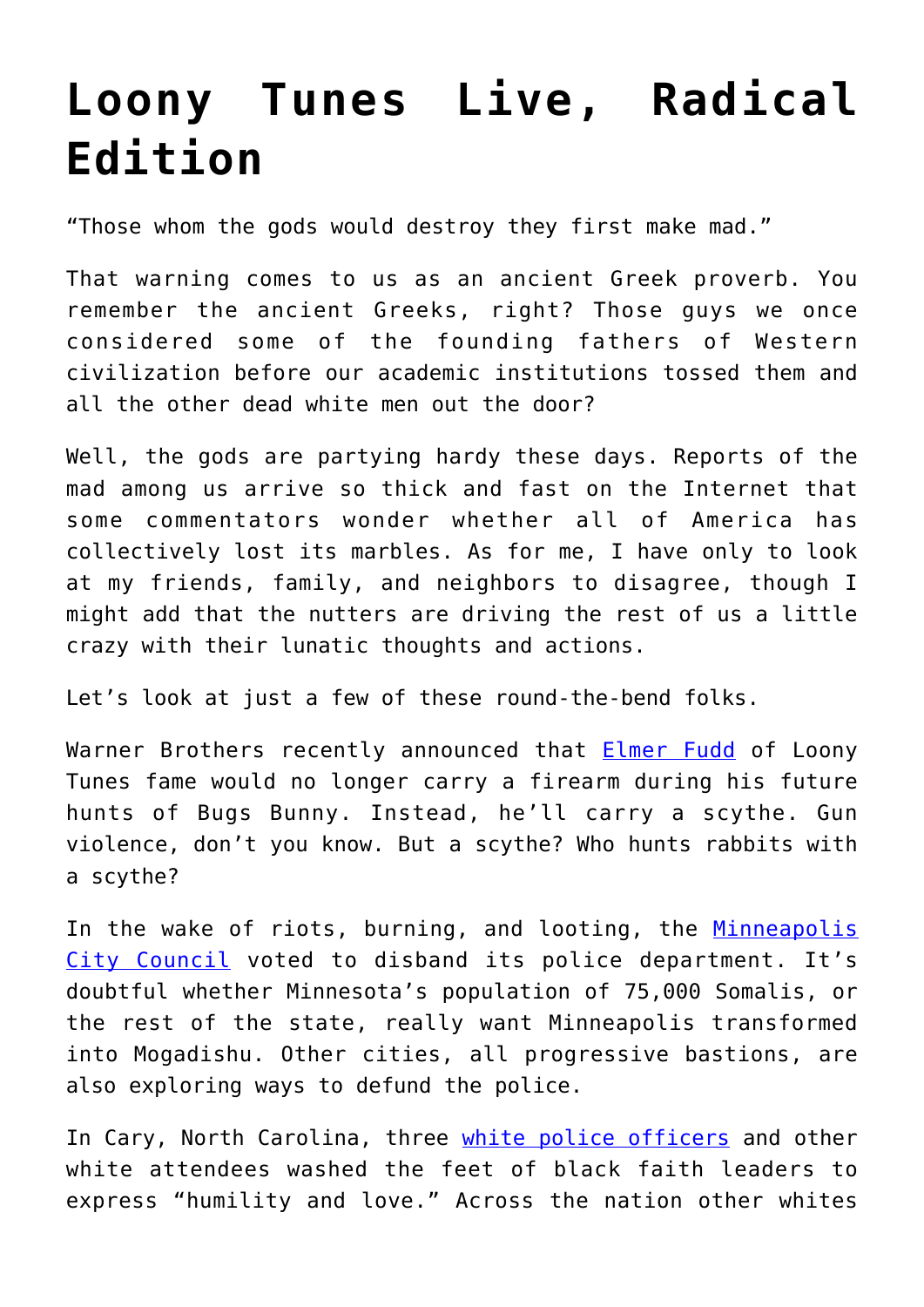have knelt before blacks asking their forgiveness. Black podcaster David J Harris' objection to such abject submission [is a powerful message.](https://www.youtube.com/watch?v=XHUxb_UDDrI)

To fight racism and to educate children about racism, the [Lego](https://www.vulture.com/2020/06/lego-pulls-advertising-for-police-toys-donates-usd4-million.html) company is donating \$4 million to various organizations. But the company didn't stop there. It pulled all advertising on its police and firefighter toys.

J. K. Rowling instigated a [ruckus](https://pjmedia.com/culture/matt-margolis/2020/06/07/j-k-rowling-speaks-truth-about-transgenderism-will-she-be-canceled-n503698) when she mocked a headline using the words "people who menstruate." She tweeted, "'People who menstruate.' I'm sure there used to be a name for those people. Someone help me out. Wumben? Wimpund? Woomud?" Unlike so many others, when the radicals flew in on their broomsticks, screeching she had offended transgenders, Rowling refused to back down or offer an apology. She represents one island of sanity in our sea of madness.

Officials in Madison, Wisconsin ordered [police officers to](https://townhall.com/columnists/mdkittle/2020/06/08/cops-told-to-stand-down-as-madison-burned-n2570266) ["stand down"](https://townhall.com/columnists/mdkittle/2020/06/08/cops-told-to-stand-down-as-madison-burned-n2570266) during the rioting in that city, forcing them to watch as criminals damaged or destroyed dozens of businesses and defaced the memorial to fallen law enforcement officers near the state capitol.

In the midst of the riots, the chief editor of *The Philadelphia Inquirer*, Stan Wischnowski, published an article "Buildings Matter, Too," [later resigning](https://thehill.com/homenews/media/501509-top-philadelphia-inquirer-editor-resigns-after-buildings-matter-too-headline) because the title angered many of his staff. Apparently, Black Lives Matter has a copyright on what words may precede "matter."

Meanwhile, on Sunday, May 31, 18 people were [murdered](https://chicago.suntimes.com/crime/2020/6/8/21281998/chicago-violence-murder-history-homicide-police-crime) in Chicago in just one day. Here's a thought for all those peaceful protesters seen marching in the last two weeks: How about you march through Chicago demanding an end to these killings? How about you deal with this epidemic of blacks being killed nearly every day?

Each day brings new evidence of the radicalism now embraced by some politicians, many in our national news media, social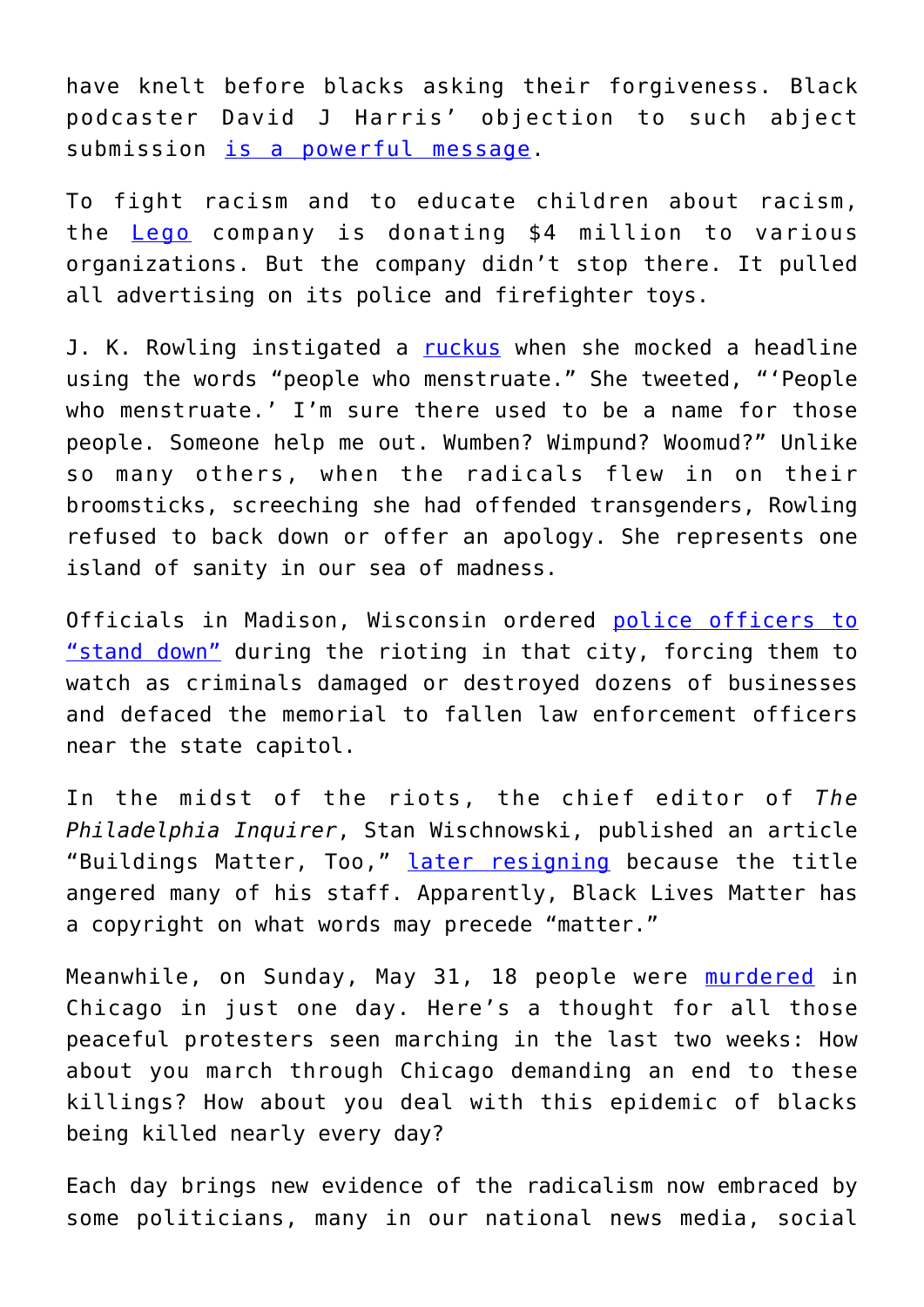justice warriors, and the horde of ignorant followers trotting alongside, hoping to remain with the "in crowd." We've come to a place where no idea is too whacky, no proposal too outlandish. The mobs that ran riot in recent days are not just in the streets of our cities. They are everywhere – online, in the workplace, and in our schools. They have the bit between their teeth, and they are galloping toward what they hope will be a revolution.

All that's standing in their way is us.

The good news is that we are the majority.

We are the people who can reason rather than emote, who by common sense can separate the valid from the bogus, who do most of the work in this country, and who try to do the right thing. We look at these people who just a few years ago were considered the lunatic fringe, and we can only shake our heads with disgust or dismay.

Over the last months of COVID-19 and now the riots, we've probably all heard friends or family members pose certain questions aloud: How did we get here? Is America on the brink of collapse? What can we do? Many of them are afraid to speak out in opposition, trying to keep the family peace perhaps, or even fearful of losing their jobs.

So what can we do?

*Vote*.

This fall go to that polling booth, where you will be alone and where no mob can threaten you, and vote your conscience.

It may be our last chance to send these madmen back to the asylum.

—

[Image Credit: Flickr-Rob Bulmahn, [CC BY 2.0](https://creativecommons.org/licenses/by/2.0/legalcode)]